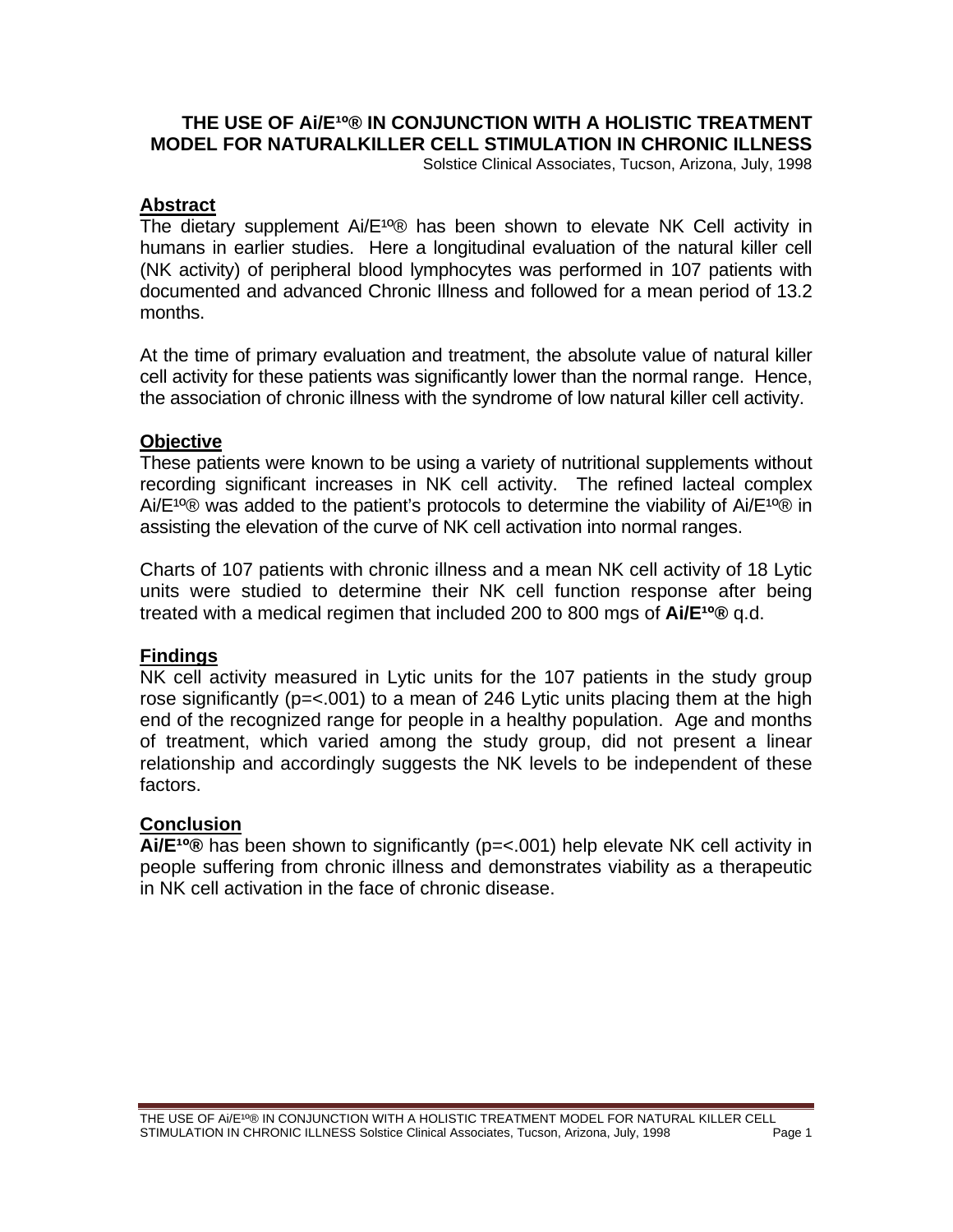# **THE USE OF AI/E<sup>10@</sup> IN CONJUNCTION WITH A HOLISTIC TREATMENT MODEL FOR NATURAL KILLER CELL STIMULATION IN CHRONIC ILLNESS**

Solstice Clinical Associates, Tucson, Arizona, July, 1998

#### **Background**

#### **An overview of the immune system**

The marvelous arrays of deftly interacting cells that defend our body against invaders arise from a few precursor cells that first appear at about 9 weeks after conception. From that point on, the cells of the immune system go through a continuously repeated cycle of growth and development and become fully competent at around 6 months of age after our birth.

The parent cells of our immune system are referred to as stem cells. These are the cells upon which the immune system depends to both reproduce itself and gives rise to the many specialized lineage's that spring from it; the B cells, macrophages, natural killer (NK) cells, helper T cells, etc.

The cells of the immune system are not isolated in a single body space or arranged in the form of a single organ. Instead, the majority of them exist as potentially mobile entities unattached to other cells. This characteristic is crucial to their function. Every minute of every day, war is waged within our body. The combatants are too small to see. Some, like the infamous HIV virus, are so small that 230 million would fit on the period at the end of this sentence. Yet, they employ tactics that can vanquish the much larger cells upon which our immune system is based. Usually, we never even notice the battles within us.

We have evolved legions of defenders, specialized cells that silently destroy the unseen enemy. Sometimes these warriors mistake harmless invaders such as pollen for deadly foes and trigger an allergic response. Occasionally, some of our own cells begin the mutinous uncontrolled proliferation characteristic of cancer and manage to evade the surveillance of our body's defensive forces. For every successful penetration of our defenses, millions of attempts are repelled. We sleep securely at night trusting the invisible vigilantes of our immune system.

The science and practice of immunology can be traced back to 1721 to Lady Mary Wortley Montagu. She introduced England to a Turkish process of inoculation with unmodified smallpox virus in an attempt to stem the ravages of the normal course of the disease. Her techniques were quite crude and as many as her patients died as survived but those that survived were immune to the disease forever more.

Over the decades and centuries scores of doctors and researchers honed the art of immunology into a more and more refined science. Many of the wonderful blood tests that we have today and our new knowledge of immunology did not exist a scant 20 years ago. Information on the science of immunology doubles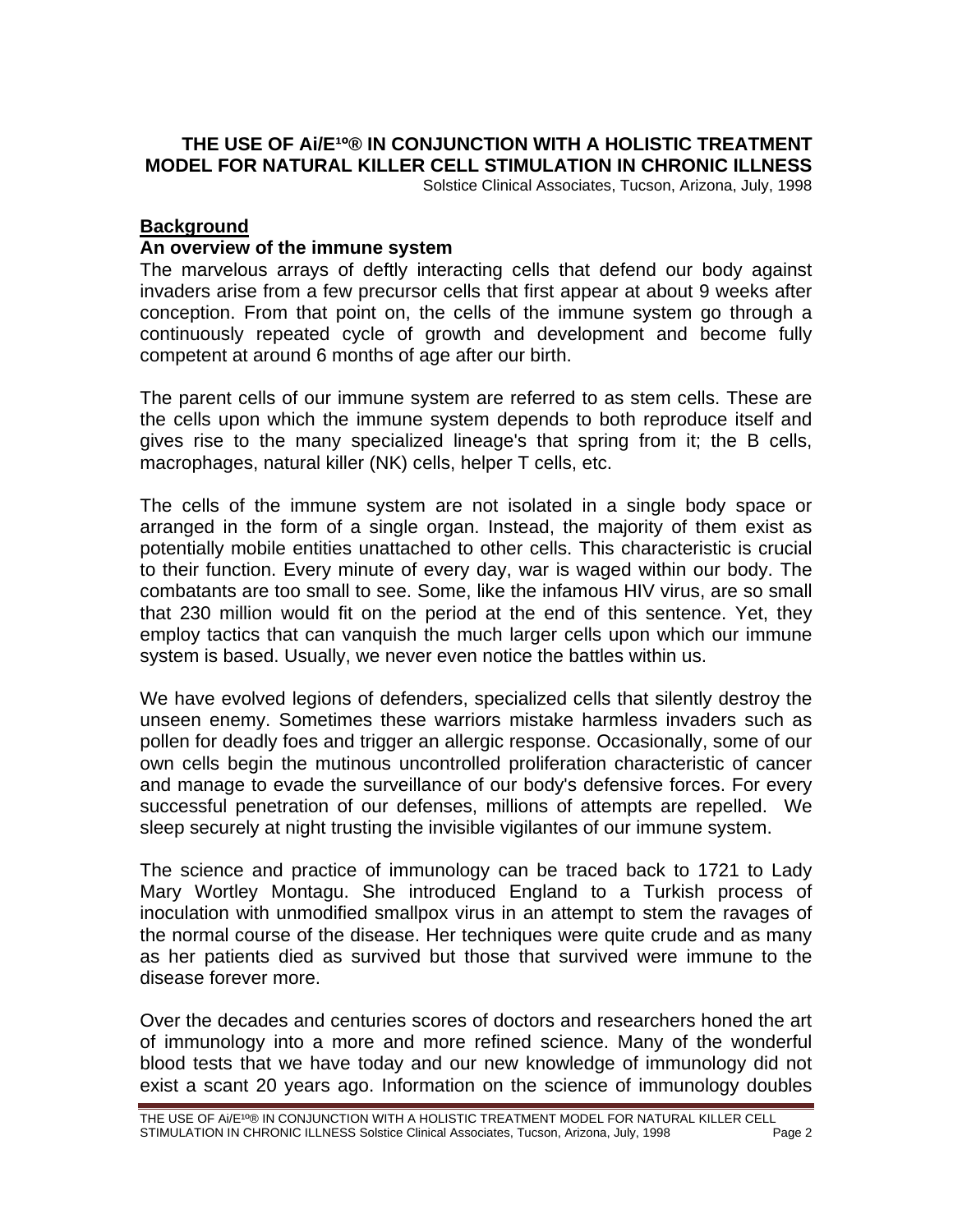approximately every 5 to 6 years. So we must remember that the wonderful ways that we have today to support and direct the immune system to help protect us and fight off illnesses is a mere foreshadowing of things to come in the (near) future

Our immune system is a miracle of evolution. There is interesting research to suggest that elements of our immune system were, at one time, actually independent organisms. They were incorporated into our body millions and millions of years ago as a type of symbiotic mutually beneficial relationship. Our immune system is not controlled by any central organ such as the relationship of our brain to our nervous system. Rather it has developed and functions as a kind of biological democracy where the individual members achieve their ends through an information network of biochemical substances called cytokines.

Many different variables in our environment and lifestyle can affect the efficiency of its function. Our immune system accounts for approximately 1% of our body's 100 trillion cells. These defender cells originally arise in our bone marrow and mature in other parts of our body, the thymus, spleen and lymph glands. The different lineage's which develop all share one common objective; to identify and destroy all substances, living or inert, that are recognized as foreign to our body. This includes cancer cells that challenge our immune system everyday for each and every one of us.

# **NK Cells**

NK cells were discovered in the 1970's and constitute up to 15% of the total lymphocyte population in normal healthy subjects. They are capable of killing a broad range of tumor and virus infected cells. Depressed NK cell activity and depressed NK cell populations are associated with the development and rapid progression of cancer, hepatitis, AIDS, Chronic Fatigue Syndrome, various immunodeficiency syndromes, and certain autoimmune diseases. In my practice I almost exclusively work with people with severe and chronic diseases, diseases that are known to present abnormally low levels of NK cell function.

NK cells now appear to present the first line of defense against metastatic spread of tumors. In numerous studies, low NK cell populations were correlated with greater and more rapid spread of tumors with shorter host longevity and with greater morbidity.

# **The immune response**

There are four critical phases to the immunological response and lifestyle issues and some dietary supplements can influence them.

During phase one, the offending invader is identified and recognized as being foreign to our body and then quickly consumed by hungry roving macrophages. You can think of macrophages as little PAC men that are found in all of the tissues in our body and circulating around in our blood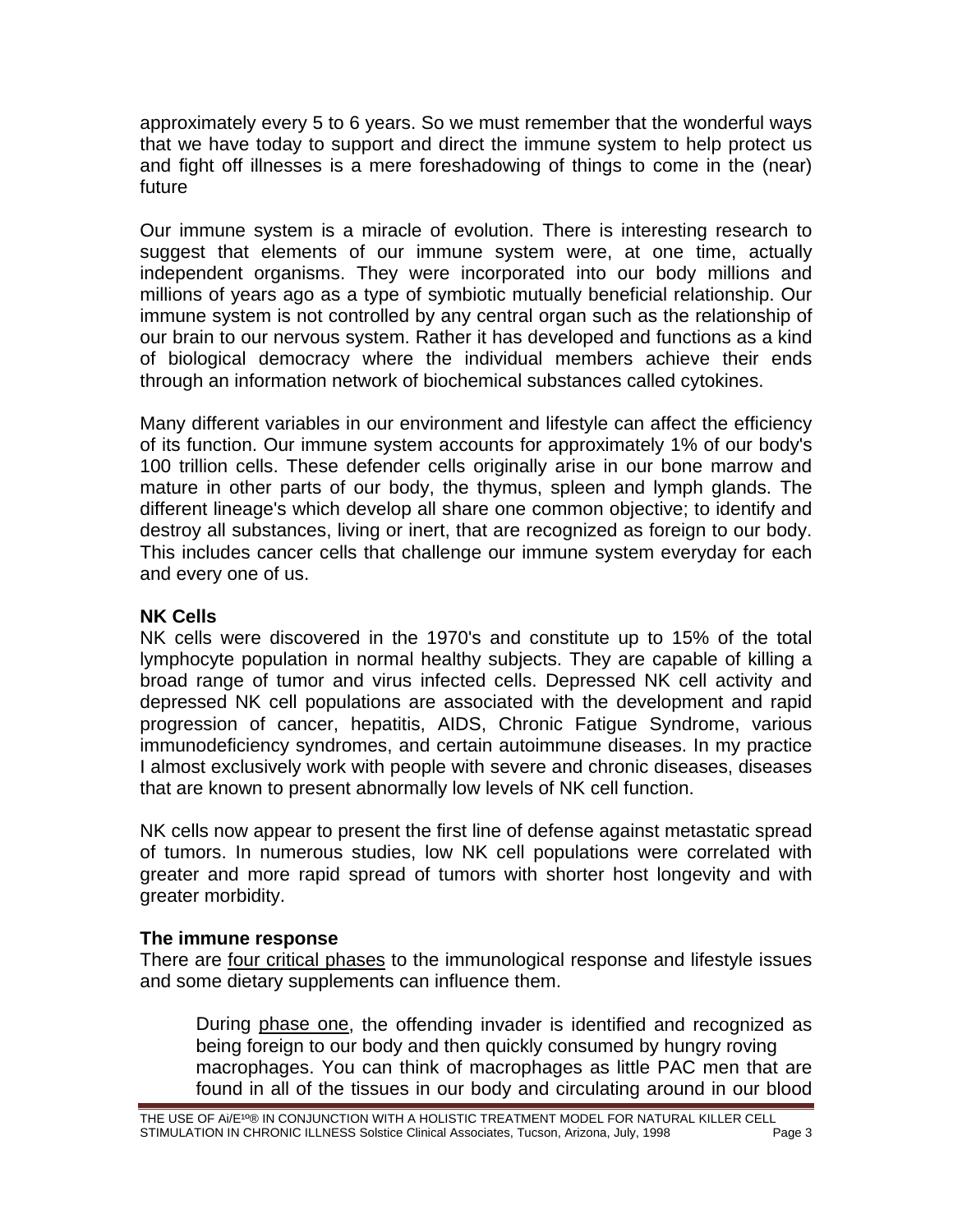stream looking for their next free lunch. They seize upon this foreign agent, engulf it, eat it and release a series of cytokines that then trigger the 2nd phase of the immunological reaction.

In phase two, these biochemical substances then activate the helper T cells that have the job of coordinating the counterattack on a body-wide scale. The T cells then begin to multiply and release other cytokines that further stimulate more T cells, B cells, and natural killer cells. As the number of B cells increase, the helper T cells signal them to begin producing antibodies, thus, bringing us to the 3rd stage of the immunological response.

In the third stage, the antibodies are circulating around in our blood stream and are attaching to the foreign virus or bacteria causing them to be more quickly engulfed by macrophages or killed by natural killer cells.

The fourth stage of the immunological response begins when the circulating antibodies no longer have a target and the suppresser T cells call a truce to the immunological reaction bringing about a new balance, or homeostasis, in our system. Special cells of the immune system remember what had transpired so that if again attacked by the same organism our body could respond much faster. These cells also release special little molecules called transfer factor to help keep the pump primed, so to speak.

Thus, what may have been a 10-day bout from our first exposure to that particular virus, in the future may be a cold that lasts no more than 24-72 hours.

#### **Immune-modulation**

Immune-modulation is emerging as a new and key step in supporting immune function.

#### **Lifestyle**

Lifestyle issues that will affect the functioning of our immune system include exposure to *toxins* (heavy metals, petrochemicals, radiation, etc.) and *dietary and nutritional deficiencies* that can rob the immune system of the biochemical foundation that it relies upon in order to function normally. Another major lifestyle issue relative to immune function is *stress*.

#### **The importance of prevention**

With any health problem it is much more prudent and efficient to prevent disease by maintaining a high level of immune function. Research has shown that low NK cell activity is present nearly all illness. A daily dietary regimen that includes Ai/E<sup>10</sup>® has been shown to significantly help maintain high NK cell activity and thereby dramatically increase the ability of the immune system to maintain a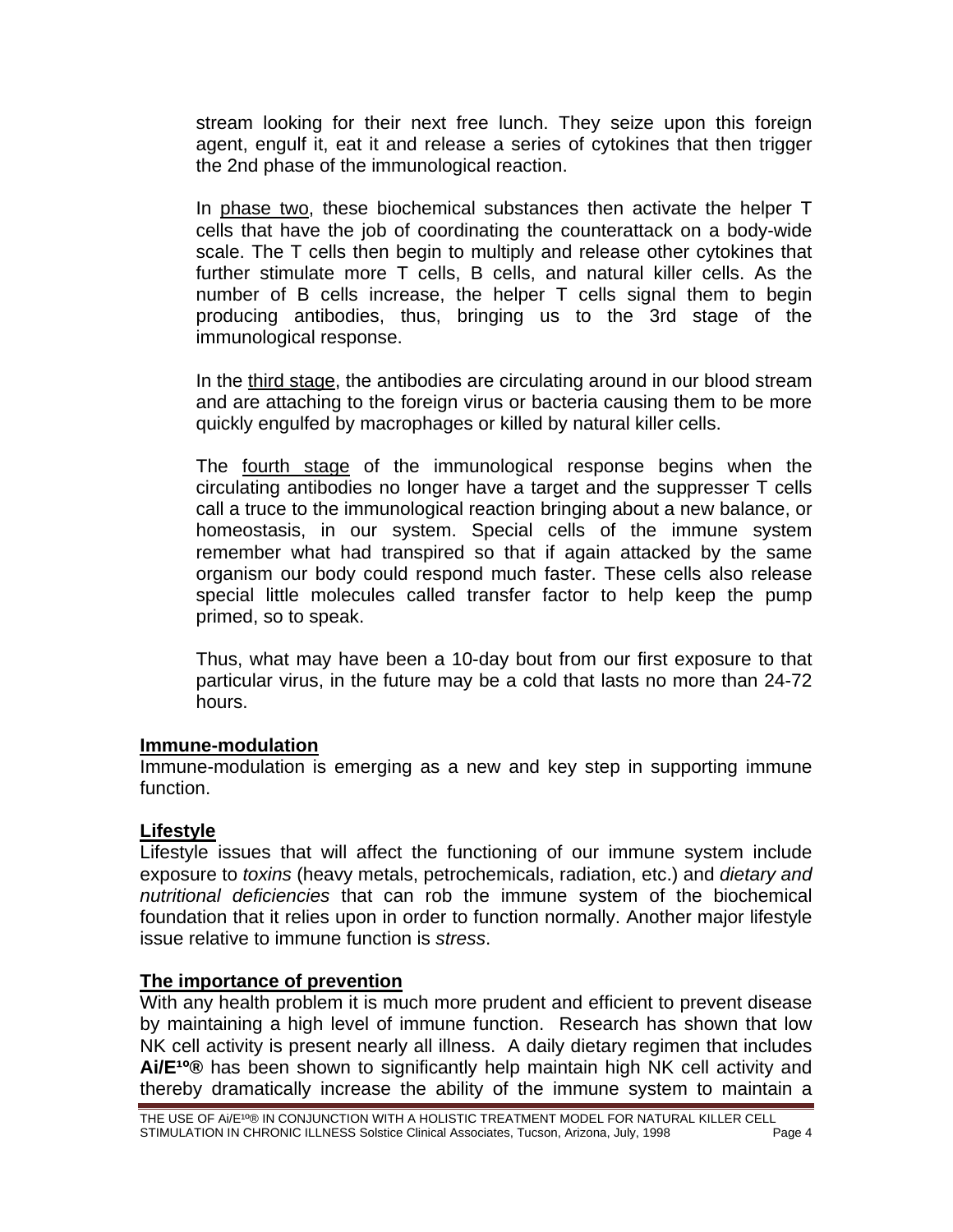healthy condition.

#### **References**

- 1) "Purification of transfer factors", Rosso, S.J. et al, Mol. Immunol. 1992, Feb; 29(2): 167-82
- 2) Transfer factor is effective across different mammalian species. "Isolation and purification of HSV-1 specific transfer factor produced by HSV-1 immunized goat leukocyte dialysate" by Dr. Qitly et al, Acta Virol 1992, May; 36(3): 231-8
- 3) Transfer factor is just as effective when taken orally as by injection. "Murine transfer factors: dose-response relationships and routes of administration" Kirk Patrick, C.H., et al, Cell Immunol, 1995, Sep; 164(2): 203-6
- 4) "Transfer factor presents relapse in herpes keratitis patients; a pilot study" Pizza, G. et al, Biotherapy 1994; 8(1): 63-8
- 5) "Adjuvant treatment using transfer factor for bronchogenic carcinoma: long-term follow-up", Whyte, R.I. et al, Arr Thoracic Surgery, 1992, Mar; 53(3):391-6
- 6) "Immunotherapy with transfer factor of recurrent herpes simplex type I", Estranda-Parra, S. et al, Arch Med Res, 1995;26
- 7) "Effect of Brucella abortus transfer factor in preventing murine brucellosis", Stevens, M.G. et al, Immunol Med Microbiol, 1995, Jul; 11(4): 279-84
- 8) "Transfer factor in malignancy", Pizza, G. et al, Prog Drug Res 1994; 42:401-21
- 9) "Specific transfer factor with activity against Epstein-Barr virus reduces late relapse in endemic Burkitt's lymphoma", Neequaye, J. et al, Anticancer Research 1990 Sept-Oct; 10 (5A): 1183-7
- 10) "A controlled trial of bovine dialyzable lukocyte extract (transfer factor) for cryptosporidiosis in patients with AIDS" McMeeking, A. et al, J. Infect Dis,1990 Jan; 161(1): 108-12
- 11) Clark D, Wyatt K: *Colostrum, Life's First Food.* Salt Lake City: CNR Publications, 1996.
- 12) Lange S: Immune mechanisms of cardiac disease. *New England Journal Of Medicine* 330(7): 1129, April 21, 1994.
- 13) Kohl S, *et al*: Human colostral cytotoxicity: antibody-dependent cellular cytotoxicity against herpes simplex infected cells mediated by colostral cells. *Journal of Clinical Laboratory Immunology* 1:221-224.
- 14) Acosta-Altamirano G, *et al:* Anti-amoebic properties of human colostrum. *Adv Exp Med Biol*  216B: 1347-1352, 1987.
- 15) Boesman-Finkelstein M., *et al:* Passive oral immunization of children. *The Lancet.* 49:1336, 1989.
- 16) Haynes BF, Fauci AS: Introduction to clinical immunology. Part II, section 2. in: *Harrison's Principles of Internal Medicine, Eleventh Edition.* Braunwald E (eds), *et al.* New York: McGraw Hill Book Co, Janusz M, *et al:* Immunoregulatory properties of synthetic peptides: fragments of a proline-rich polypeptide from bovine colostrum. *Molecular Immunology* 24(10):

THE USE OF Ai/E<sup>10</sup>® IN CONJUNCTION WITH A HOLISTIC TREATMENT MODEL FOR NATURAL KILLER CELL STIMULATION IN CHRONIC ILLNESS Solstice Clinical Associates, Tucson, Arizona, July, 1998 **Page 5**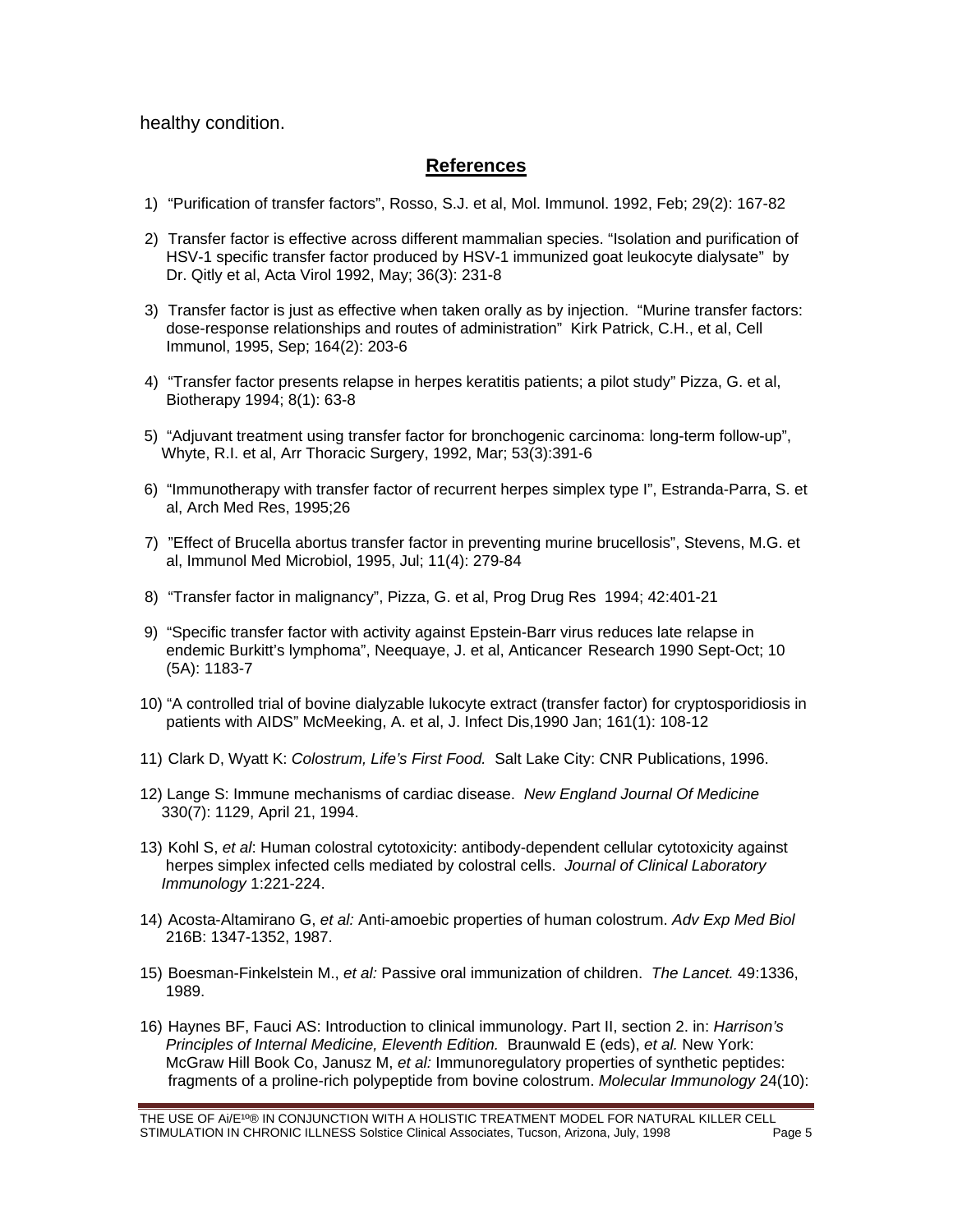1029-1031, 1987.

- 17) Kim K, *et al:* In vitro and in vivo neutralizing activity of human colostrum and milk against purified toxins A and B of Clostridium difficile. *T Infect Dis* 150:57-61, 1985.
- 18) Ogra P, *et al:* Colostrum derived immunity and maternal neonatal interaction. *Annals NY Acad Sci* 409:82-92, 1983.
- 19) Palmer EL, *et al:* Antiviral activity of colostrum and serum immuno-globulins A and G. *J Med Virol* 5:123-129, 1980.
- 20) Sabirl, AB: Anti-poliomyelitic substance in milk from human beings and certain cows. *T Dis Children* 80:866-870, 1950.
- 21) Spik, G., *et al.,* Bacteriostasis of a milk-sensitive strain of E. coli by immuno-globulins and iron-binding proteins associated with colostrum. Immunology 35:663-670, 1981.
- 22) Stephan W, *et al:* Antibodies from colostrum in oral immunotherapy. *J Clin Chem Clin Biochem* 28:19-23,1990.
- 23) Wada N, *et al:* Neutralizing activity against Clostridium difficile toxins in the supernatants of cultured colostral cells. *Infect Immune* 29:545-550,1980.
- 24) Ferrer-Argote VE; Romero-Cabello R; Hernandez-Mendoza L; Arista-Viveros A; and others Successful treatment of severe complicated measles with non-specific transfer factor. Department of Hematology, Hospital General de Mexico, DF, Mexico. In Vivo 1994 Jul-Aug; 8 (4): 555-7
- 25) Rebulla P; Tedesco F; Radillo O; Battaglioli M; and others. Inhibition of in vitro adherence of antibody-coated red cells to monocytes by the dialyzable leukocyte extract. Centro Trasfusionale e di Immunologia dei Trapianti, Ospedale Policlinico, Milan, Italy. Transfusion 1991 Mar-Apr; 31 (3): 218-21
- 26) Fazio M; Negri L; Calabrese F; Correggia F; and others A new method for the in vitro transfer of delayed hypersensitivity by dialysed transfer factor. J Nucl Med Allied Sci 1990 Oct-Dec; 34 (4 Suppl): 271-4
- 27) Fazio M; Calabrese F; Giacomasso S; Meina G; and other Transfer in vivo of tuberculin hypersensitivity by sensitized lymphocytes. Chair of Medical Oncology, University of Turin, Italy. Panminerva Med 1993 Sep; 35(3): 149-53
- 28) Mrazova A; Mraz J Transfer factor and its signification for practice. Sb Ved Pr Lek Fak Karlovy Univerzity Hradci Kralove 1993; 36(3): 117-37
- 29) Sumiyama K; Kobayashi M; Miyashiro E; Koike M Combination therapy with transfer factor and high dose stronger neo-minophagen C in chronic hepatitis B in children (HBe Ag positive). Department of Pediatrics, Wakayama Medical College, Japan. Acta Paediatr Jpn 1991 Jun; 33(3): 327-34
- 30) Snirc J; Mikula I; Pistl J The induction of specific protection against Actinobacillus pleuropneumoniae infection by specific DLE. Department of Microbiology and Immunology, University of Veterinary Medicine, Kosice, Slovakia.Acta Microbiol Hung 1993; 40(4): 325-33
- 31) Qi HY; Wan ZF; Su CZ Isolation and purification of HSV-1 specific transfer factor produced by HSV-1 immunized goat leukocyte dialysate. Department of Biochemistry, Fourth Military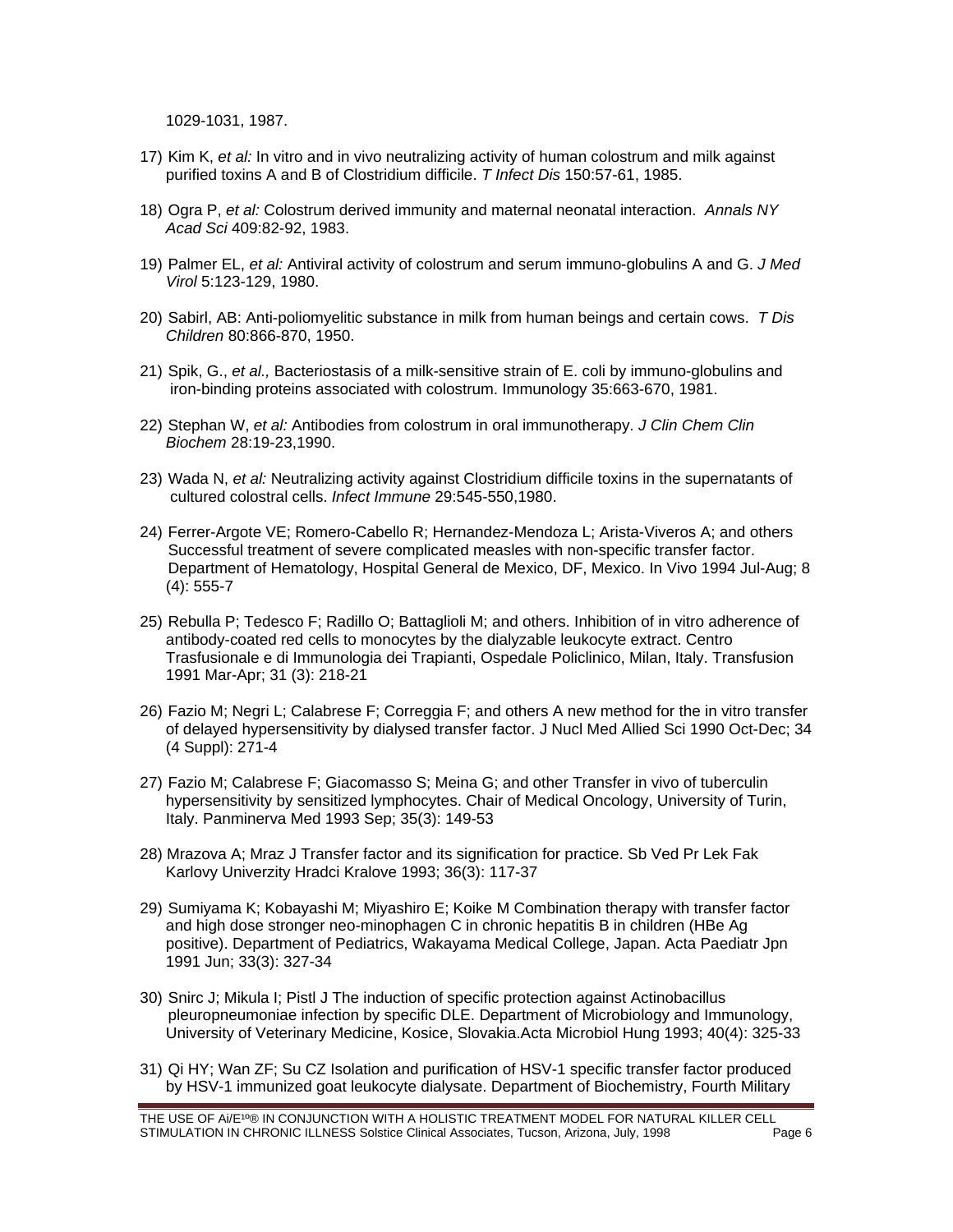Medical University, Xian, P.R. China. Acta Virol 1992 May; 36(3): 231-8

- 32) Fernandez O; Diaz N; Morales E; Toledo J; and others Effect of transfer factor on myelosuppression and related morbidity induced by chemotherapy in acute leukaemias. Hospital Universitario Dr. Carlos J. Finlay, Marianao, Cuba. Br J Haematol 1993 Jul; 84(3): 423-7
- 33) Kirkpatrick CH Structural nature and functions of transfer factors. Conrad D. Stephenson Laboratory for Research in Immunology, National Jewish Center for Immunology and Respiratory Medicine, Denver, Colorado 80206. REVIEW ARTICLE: 26 REFS. Ann N Y Acad Sci 1993 Jun 23; 685: 362-8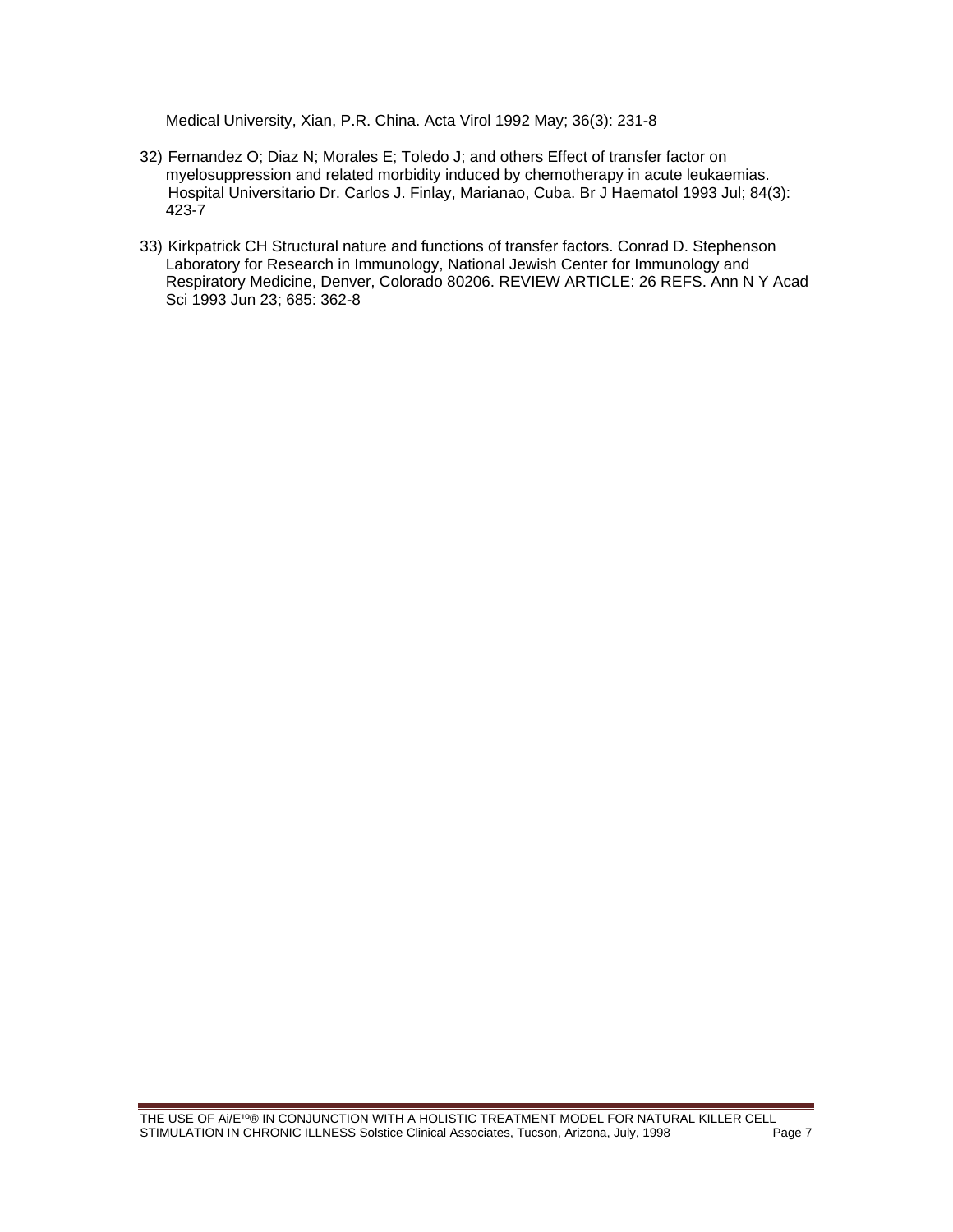#### **THE USE OF AI/E<sup>10</sup>® IN CONJUNCTION WITH A HOLISTIC TREATMENT MODEL FOR NATURAL KILLER CELL STIMULATION IN CHRONIC ILLNESS**  Solstice Clinical Associates, Tucson, Arizona, July, 1998

# **Summary Study Group Information/Statistics**

#### **Background:**

| NK cell activity (Lytic Units) in<br>a healthy population | 150-225 |
|-----------------------------------------------------------|---------|
| NK cell activity (Lytic Units) in<br>the U.S. population  | 20-50   |

#### **Study Group size and gender:**

107 participants 59 females 48 males

| Mean age      | 53 years |
|---------------|----------|
| Youngest      | 17 years |
| <b>Oldest</b> | 83 years |

#### **Presenting disease as a percentage of the Total Study Group:**

| Cancer                                                              | 50%        |
|---------------------------------------------------------------------|------------|
| <b>Chronic Fatique Syndrome</b>                                     | 30%        |
| Others                                                              | <b>20%</b> |
| Including Lupus, Allergies, Fibromyalgia, Blood Disorders, Chronic  |            |
| Infections, Recurrent Infections, Autoimmune Diseases, and Cervical |            |
| Dysplasia/Metaplasia.                                               |            |

# **All Study Group participants recorded significantly higher NK cell activity.**

| Mean <i>initial</i> NK cell activity | 18 Lytic Units  |
|--------------------------------------|-----------------|
| Mean <i>final</i> NK cell activity   | 246 Lytic Units |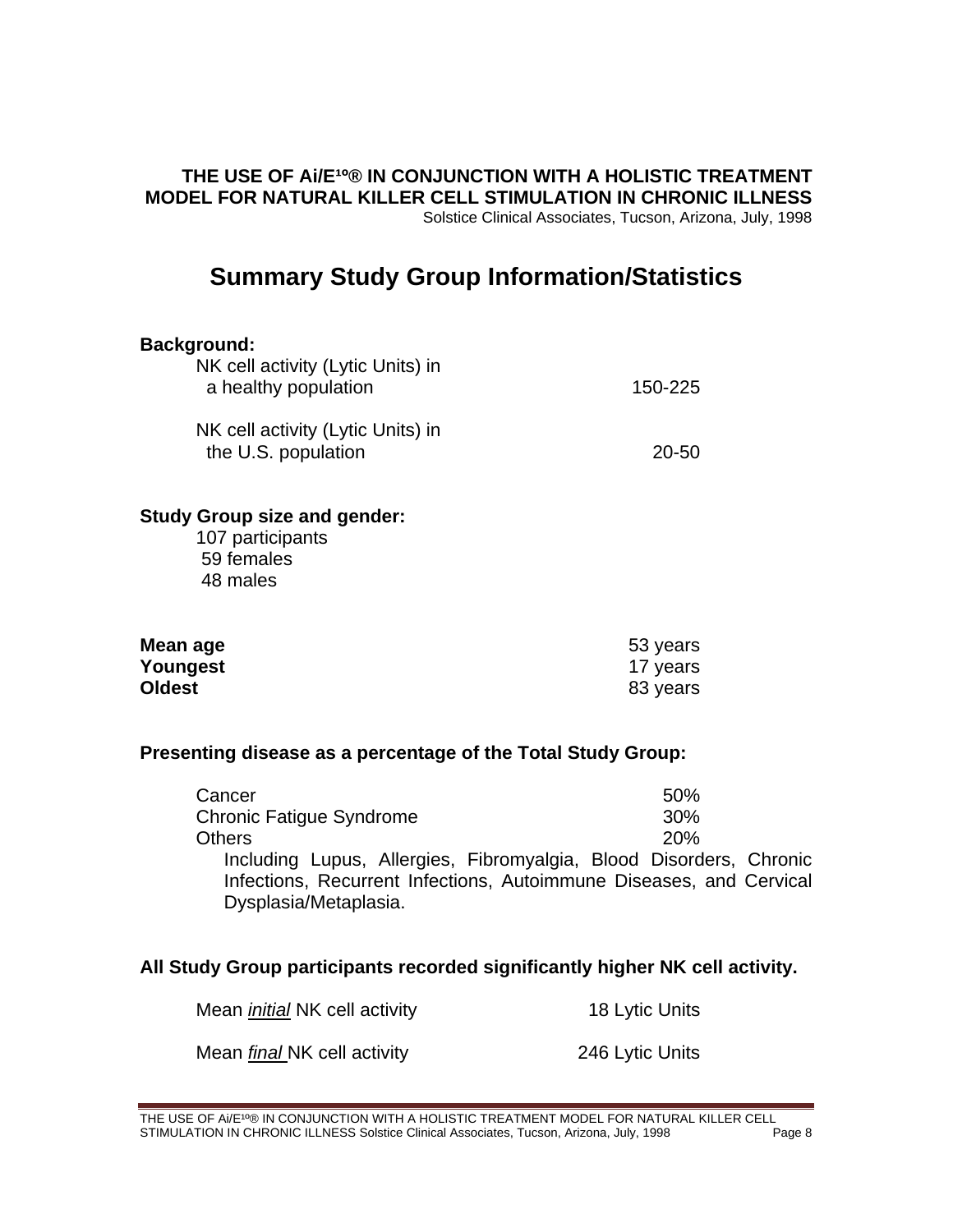| Average <i>monthly increase</i> in NK cell<br>activity by participants | 17 Lytic Units |  |  |  |  |  |  |  |  |  |
|------------------------------------------------------------------------|----------------|--|--|--|--|--|--|--|--|--|
| Average percentage of improvement                                      | 1401%          |  |  |  |  |  |  |  |  |  |
| <b>Treatment period:</b>                                               |                |  |  |  |  |  |  |  |  |  |
| Total participant treatment time                                       | 1422 months    |  |  |  |  |  |  |  |  |  |
| Average participant treatment time                                     | 13 months      |  |  |  |  |  |  |  |  |  |
| Number of capsules used by participants                                | 2-8 per day    |  |  |  |  |  |  |  |  |  |
| Ai/E <sup>10</sup> serving size                                        | 100 ma         |  |  |  |  |  |  |  |  |  |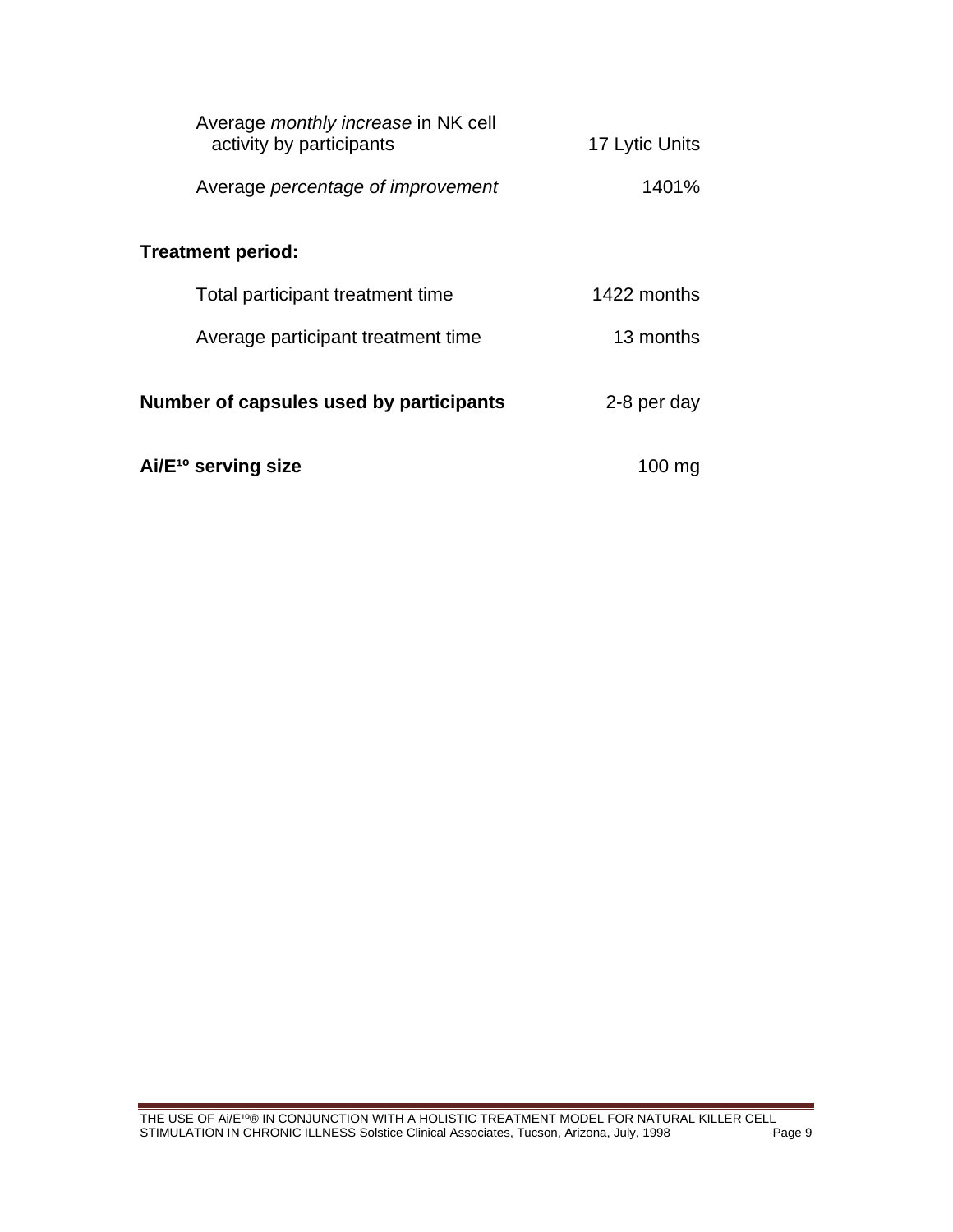#### **THE USE OF Ai/E10 IN CONJUNCTION WITH A HOLISTIC MODEL FOR NK CELL STIMULATION IN CHRONIC ILLNESS**

#### **Exhibit A**

#### *Patient Statistics and Outcome Discussion*

| Patient<br><b>Patient</b> |     |                 |               |                                   | Months  |            | <b>Initial NK</b> |                |                | Last NK    |       |            |            |                                           |
|---------------------------|-----|-----------------|---------------|-----------------------------------|---------|------------|-------------------|----------------|----------------|------------|-------|------------|------------|-------------------------------------------|
| Number                    | Age | <u>Dev</u>      |               | Sqs Condition                     | Treated | <u>Dev</u> | <u>Sqs</u>        | Level          | <u>Dev</u>     | <u>Sas</u> | Level | <u>Dev</u> | <b>Sgs</b> | <b>Comments On Outcome</b>                |
| 1                         | 48  | 5               |               | 20.72 CFS, Psoriasis              | 20      | 6.7        | 45.1              | 21             | 3              | 11.8       | 780   | 534        | 285106.1   | Back to work, skin improving, high energy |
| $\overline{\mathbf{c}}$   | 50  | 3               |               | 6.51 Colon Polyps                 | 26      | 12.7       | 161.7             | $\mathbf{1}$   | (17)           | 274.3      | 174   | (72)       | 5190.7     | Cured                                     |
| 3                         | 48  | 5               |               | 20.72 Adenocarcinoma              | 22      | 8.7        | 76.0              | 1              | (17)           | 274.3      | 1030  | 784        | 614582.7   | Remission                                 |
| 4                         | 77  |                 |               | (24) 597.7 Prostate Cancer        | 21      | 7.7        | 59.5              | $\overline{7}$ | (11)           | 111.5      | 657   | 411        | 168882.6   | Remission                                 |
| 5                         | 49  | 4               |               | 12.61 Hep C                       | 27      | 13.7       | 188.1             | 3              | (15)           | 212.0      | 390   | 144        | 20722.5    | Remission                                 |
| 6                         | 36  |                 | 17 273.9 CFS  |                                   | 22      | 8.7        | 76.0              | 12             | (6)            | 30.9       | 380   | 134        | 17943.5    | Feeling well and back to work             |
| $\overline{7}$            | 39  |                 |               | 14 183.6 CFS, EBV, Staph          | 27      | 13.7       | 188.1             | 8              | (10)           | 91.4       | 365   | 119        | 14149.9    | Healthy                                   |
| 8                         | 62  |                 |               | (9) 89.28 Prostate Cancer         | 22      | 8.7        | 76.0              | 3              | (15)           | 212.0      | 90    | (156)      | 24350.6    | Remission                                 |
| 9                         | 66  |                 |               | (13) 180.9 Carcinoma              | 10      | $-3.3$     | 10.8              | 4              | (14)           | 183.9      | 830   | 584        | 341001.4   | Remission                                 |
| 10                        | 57  |                 |               | (4) 19.79 Carcinoma               | 11      | $-2.3$     | 5.2               | 9              | (9)            | 73.3       | 415   | 169        | 28545.2    | Remission                                 |
| 11                        | 42  |                 |               | 11 111.3 Ovarian Cancer           | 15      | 1.7        | 2.9               | 23             | 5              | 29.6       | 148   | (98)       | 9613.2     | Remission                                 |
| 12                        | 78  |                 |               | (25) 647.6 Prostate Cancer        | 3       | $-10.3$    | 105.8             | 3              | (15)           | 212.0      | 419   | 173        | 29912.8    | Remission                                 |
| 13                        | 50  | 3               |               | 6.51 AIDS                         | 36      | 22.7       | 516.0             | $\mathbf{1}$   | (17)           | 274.3      | 330   | 84         | 7048.2     | Opportunistic infections ceased           |
| 14                        | 61  |                 | (8) 71.38 CFS |                                   | 25      | 11.7       | 137.2             | 0              | (18)           | 308.4      | 204   | (42)       | 1767.9     | Feeling good, near recovery               |
| 15                        | 62  |                 |               | (9) 89.28 Colon Cancer            | 17      | 3.7        | 13.8              | 45             | 27             | 752.9      | 466   | 220        | 48379.4    | Stabilized                                |
| 16                        | 43  |                 |               | 10 91.23 Severe Allergies         | 30      | 16.7       | 279.4             | 22             | $\overline{4}$ | 19.7       | 315   | 69         | 4754.6     | Resolved                                  |
| 17                        | 56  |                 | (3) 11.89 CFS |                                   | 23      | 9.7        | 94.4              | 20             | $\overline{2}$ | 5.9        | 225   | (21)       | 443.0      | Resolved                                  |
| 18                        | 44  |                 |               | 9 73.13 CFS & others              | 24      | 10.7       | 114.8             | $\overline{1}$ | (17)           | 274.3      | 273   | 27         | 726.5      | Resolved                                  |
| 19                        | 56  |                 | (3) 11.89 CFS |                                   | 16      | 2.7        | 7.4               | 26             | 8              | 71.2       | 399   | 153        | 23394.7    | Resolved                                  |
| 20                        | 48  | 5               | 20.72 CFS     |                                   | 14      | 0.7        | 0.5               | 4              | (14)           | 183.9      | 172   | (74)       | 5482.9     | Resolved                                  |
| 21                        | 41  |                 |               | 12 133.4 Bladder Cancer           | 13      | $-0.3$     | 0.1               | 2              | (16)           | 242.1      | 148   | (98)       | 9613.2     | Resolved                                  |
| 22                        | 76  |                 |               | (23) 549.8 Prostate Cancer        | 19      | 5.7        | 32.7              | 3              | (15)           | 212.0      | 92    | (154)      | 23730.4    | Remission                                 |
| 23                        | 50  | 3               |               | 6.51 HSV-II                       | 18      | 4.7        | 22.2              | 6              | (12)           | 133.7      | 282   | 36         | 1292.6     | Remission                                 |
| 24                        | 47  | 6               |               | 30.82 CFS, colon polyps           | 20      | 6.7        | 45.1              | 3              | (15)           | 212.0      | 189   | (57)       | 3254.3     | Much improved                             |
| 25                        | 49  | 4               | 12.61 CFS     |                                   | 23      | 9.7        | 94.4              | $\mathbf{1}$   | (17)           | 274.3      | 266   | 20         | 398.1      | Steadily improving                        |
| 26                        | 46  | $7\overline{ }$ |               | 42.92 Ductal Carcinoma            | 13      | $-0.3$     | 0.1               | 11             | (7)            | 43.0       | 179   | (67)       | 4495.3     | Remission                                 |
| 27                        | 60  |                 | (7) 55.48 CMV |                                   | 38      | 24.7       | 610.8             | 4              | (14)           | 183.9      | 297   | 51         | 2596.2     | Cured                                     |
| 28                        | 72  |                 |               | (19) 378.2 Lymphocytic Leukemia   | 24      | 10.7       | 114.8             | $\mathbf{1}$   | (17)           | 274.3      | 89    | (157)      | 24663.7    | Stablized and improving                   |
| 29                        | 36  |                 |               | 17 273.9 CFIDS, HHV-6             | 59      | 45.7       | 2089.9            | 18             | $\mathbf 0$    | 0.2        | 315   | 69         | 4754.6     | Resolved                                  |
| 30                        | 37  |                 |               | 16 241.8 Autoimmune Disfunction   | 29      | 15.7       | 247.0             | $\mathbf{1}$   | (17)           | 274.3      | 623   | 377        | 142093.8   | Normal                                    |
| 31                        | 41  |                 |               | 12 133.4 Myelodysplasia           | 9       | $-4.3$     | 18.4              | 8              | (10)           | 91.4       | 349   | 103        | 10599.4    | Normalized                                |
| 32                        | 82  |                 |               | (29) 867.2 Lymphoma (Non Hodgkin) | 16      | 2.7        | 7.4               | 26             | 8              | 71.2       | 634   | 388        | 150507.7   | Stable and progressing                    |
| 33                        | 58  |                 |               | (5) 29.69 Lymphocytic Leukemia    | 39      | 25.7       | 661.3             | $\mathbf 0$    | (18)           | 308.4      | 730   | 484        | 234210.8   | Stable and dormant                        |
| 34                        | 38  |                 |               | 15 211.7 Chronic infection        | 31      | 17.7       | 313.8             | 4              | (14)           | 183.9      | 368   | 122        | 14872.6    | Normalized                                |
| 35                        | 36  | 17 <sup>7</sup> |               | 273.9 Colitis, Allergy            | 36      | 22.7       | 516.0             | 38             | 20             | 417.8      | 550   | 304        | 92387.6    | Normalized                                |
| 36                        | 55  |                 |               | (2) 5.996 B-cell Leukemia         | 14      | 0.7        | 0.5               | 5              | (13)           | 157.8      | 210   | (36)       | 1299.4     | Stable and improving                      |
| 37                        | 66  |                 |               | (13) 180.9 Colitis                | 16      | 2.7        | 7.4               | 17             | (1)            | 0.3        | 125   | (121)      | 14652.3    | Much improved.                            |
| 38                        | 65  | (12)            |               | 155 Prostate Cancer               | 13      | $-0.3$     | 0.1               | 21             | 3              | 11.8       | 367   | 121        | 14629.7    | Stable, good prognosis                    |
| 39                        | 33  | 20              | 382.3 EBV     |                                   | 29      | 15.7       | 247.0             | $\mathbf{1}$   | (17)           | 274.3      | 295   | 49         | 2396.4     | Full remission                            |
| 40                        | 41  |                 |               | 12 133.4 Thyroditis               | 20      | 6.7        | 45.1              | $\overline{2}$ | (16)           | 242.1      | 230   | (16)       | 257.5      | Much improved and improving               |
| 41                        | 53  |                 | (0) 0.201 CFS |                                   | 17      | 3.7        | 13.8              | 16             | (2)            | 2.4        | 345   | 99         | 9791.7     | Improving rapidly                         |
| 42                        | 53  |                 |               | (0) 0.201 Myelodysplasia          | 10      | $-3.3$     | 10.8              | 5              | (13)           | 157.8      | 249   | 3          | 8.7        | Improving rapidly                         |
| 43                        | 64  |                 |               | (11) 131.1 Prostate Cancer        | 19      | 5.7        | 32.7              | 14             | (4)            | 12.7       | 845   | 599        | 358745.0   | Asymtomatic                               |
| 44                        | 65  | (12)            |               | 155 CFIDS, Allergies              | 23      | 9.7        | 94.4              | 14             | (4)            | 12.7       | 398   | 152        | 23089.8    | Feeling good and back to work             |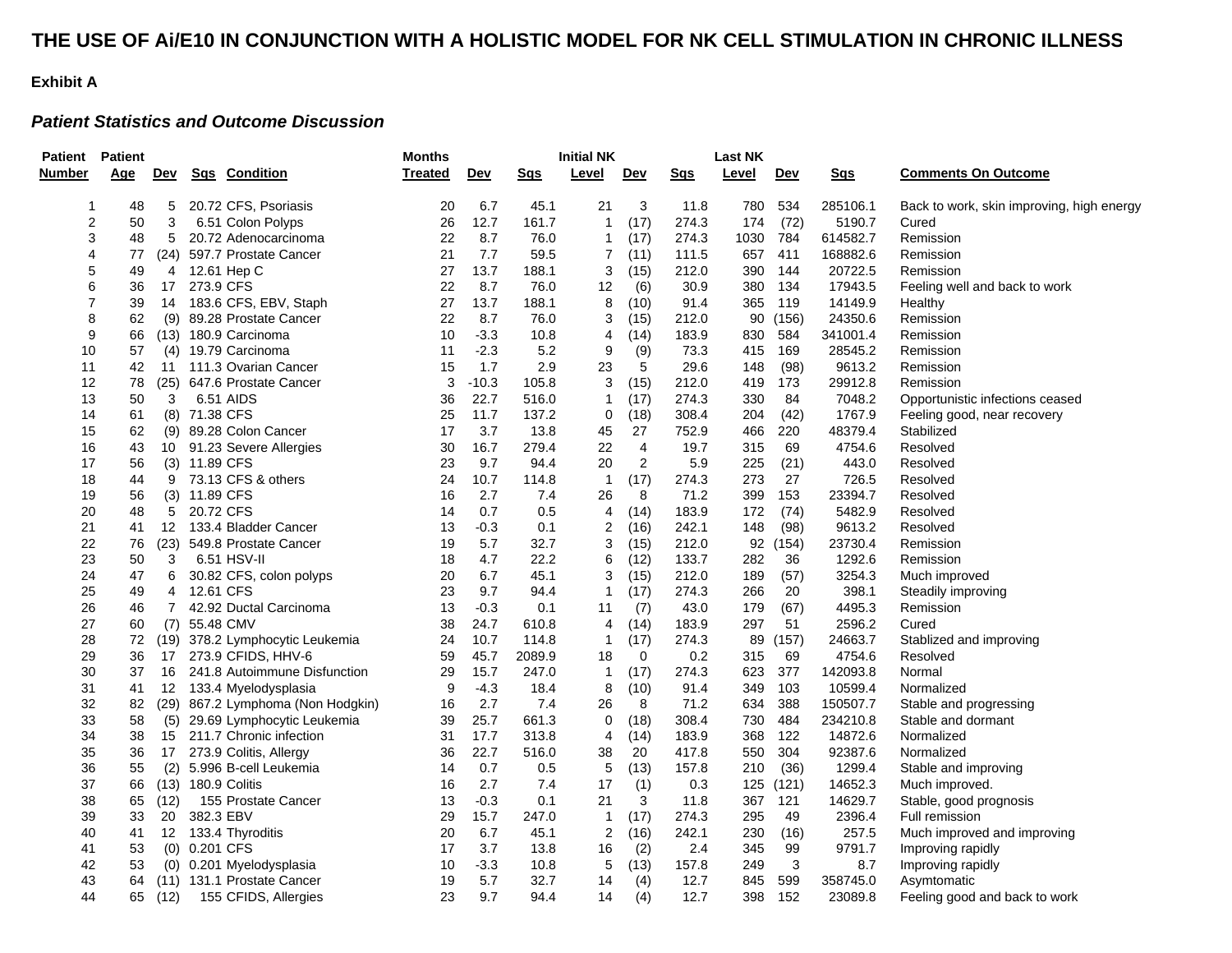### **THE USE OF Ai/E10 IN CONJUNCTION WITH A HOLISTIC MODEL FOR NK CELL STIMULATION IN CHRONIC ILLNESS**

#### **Exhibit A**

#### *Patient Statistics and Outcome Discussion*

| Patient       | <b>Patient</b> |                      |                |                                           | <b>Months</b>  |                   |               | <b>Initial NK</b>       |                   |               | <b>Last NK</b> |                   |                    |                                             |
|---------------|----------------|----------------------|----------------|-------------------------------------------|----------------|-------------------|---------------|-------------------------|-------------------|---------------|----------------|-------------------|--------------------|---------------------------------------------|
| <b>Number</b> | Age            | <u>Dev</u>           |                | Sqs Condition                             | Treated        | <u>Dev</u>        | <b>Sgs</b>    | <u>Level</u>            | <u>Dev</u>        | <u>Sqs</u>    | Level          | <u>Dev</u>        | <u>Sas</u>         | <b>Comments On Outcome</b>                  |
| 45            | 30             | 23                   |                | 508.6 Basal Cell Carcinoma                | 29             | 15.7              | 247.0         | 51                      | 33                | 1118.2        |                | 140 (106)         | 11245.9            | Resolved and remission                      |
| 46            | 53             |                      |                | (0) 0.201 Breast Cancer                   | 22             | 8.7               | 76.0          | 105                     | 87                | 7645.6        | 845            | 599               | 358745.0           | Disease free                                |
| 47            | 76             |                      |                | (23) 549.8 Lung Cancer                    | 9              | $-4.3$            | 18.4          | 25                      | $\overline{7}$    | 55.3          |                | 88 (158)          | 24978.8            | Stabilzed and resolving                     |
| 48            | 55             |                      |                | (2) 5.996 Colon Cancer                    | 12             | $-1.3$            | 1.7           | 40                      | 22                | 503.5         |                | 72 (174)          | 30292.3            | Obstruction resolved and asymtomatic        |
| 49            | 59             |                      | (6) 41.58 CFS  |                                           | 5              | $-8.3$            | 68.6          | 11                      | (7)               | 43.0          |                | 21 (225)          | 50646.0            | Returned to active life, feeling good       |
| 50            | 58             |                      |                | (5) 29.69 Breast Cancer                   | 8              | $-5.3$            | 27.9          | 11                      | (7)               | 43.0          |                | 31 (215)          | 46245.1            | Recovering well.                            |
| 51            | 65             | (12)                 |                | 155 Prostate Cancer                       | 1              | $-12.3$           | 150.9         | $\overline{\mathbf{c}}$ | (16)              | 242.1         | 38             | (208)             | 43283.4            | Full remission                              |
| 52            | 56             |                      | (3) 11.89 CFS  |                                           | 11             | $-2.3$            | 5.2           | 20                      | $\sqrt{2}$        | 5.9           |                | 127 (119)         | 14172.1            | Energetic and returned to active life       |
| 53            | 62             |                      |                | (9) 89.28 Colon Cancer                    | $\mathbf 1$    | $-12.3$           | 150.9         | 45                      | 27                | 752.9         | 219            | (27)              | 731.5              | Resolved                                    |
| 54            | 48             | 5                    | 20.72 CFS      |                                           | 6              | $-7.3$            | 53.1          | 12                      | (6)               | 30.9          |                | 101 (145)         | 21038.6            | Recovered and feels like "A new woman"      |
| 55            | 47             | 6                    |                | 30.82 Cervical Cancer                     | 4              | $-9.3$            | 86.2          | $\mathbf{1}$            | (17)              | 274.3         | 46             | (200)             | 40018.7            | Cancer, Herpes & genital warts in remission |
| 56            | 49             | 4                    |                | 12.61 Colon Cancer                        | 8              | $-5.3$            | 27.9          | 3                       | (15)              | 212.0         | 49             | (197)             | 38827.4            | Remission                                   |
| 57            | 51             | $\mathbf{2}$         | 2.407 CFS      |                                           | 19             | 5.7               | 32.7          | 21                      | 3                 | 11.8          | 780            | 534               | 285106.1           | Returned to active life                     |
| 58            | 36             |                      |                | 17 273.9 CFS, Lupus                       | 16             | 2.7               | 7.4           | $\overline{7}$          | (11)              | 111.5         | 28             | (218)             | 47544.4            | Remission, back to graduate school          |
| 59            | 40             |                      | 13 157.5 CFS   |                                           | 13             | $-0.3$            | 0.1           | 42                      | 24                | 597.3         | 185            | (61)              | 3726.7             | Recovered                                   |
| 60            | 48             | 5                    |                | 20.72 Ovarian Cancer                      | 12             | $-1.3$            | 1.7           | 79                      | 61                | 3774.8        | 399            | 153               | 23394.7            | Resolved                                    |
| 61            | 40             |                      | 13 157.5 CFS   |                                           | 13             | $-0.3$            | 0.1           | 17                      | (1)               | 0.3           | 56             | (190)             | 36117.8            | Returned to active life                     |
| 62            | 43             | 10                   |                | 91.23 Bladder Cancer                      | 15             | 1.7               | 2.9           | $\boldsymbol{2}$        | (16)              | 242.1         | 164            | (82)              | 6731.7             | Remission                                   |
| 63            | 67             |                      |                | (14) 208.8 Prostate Cancer                | 2              | $-11.3$           | 127.4         | 5                       | (13)              | 157.8         |                | 103 (143)         | 20462.4            | Remission                                   |
| 64            | 66             |                      |                | (13) 180.9 Prostate Cancer                | 11             | $-2.3$            | 5.2           | 14                      | (4)               | 12.7          | 608            | 362               | 131010.2           | Remission, back to active life              |
| 65            | 50             | 3                    |                | 6.51 Parotid Cancer                       | 5              | $-8.3$            | 68.6          | 29                      | 11                | 130.9         | 142            | (104)             | 10825.7            | Remission, back to active life              |
| 66            | 79             |                      |                | (26) 699.5 Prostate Cancer                | 20             | 6.7               | 45.1          | $\overline{7}$          | (11)              | 111.5         | 499            | 253               | 63985.4            | Remission                                   |
| 67            | 54             |                      |                | (1) 2.098 Breast Cancer                   | 9              | $-4.3$            | 18.4          | 47                      | 29                | 866.7         | 436            | 190               | 36082.2            | Remission                                   |
| 68            | 64             |                      | (11) 131.1 CFS |                                           | 3              | $-10.3$           | 105.8         | 0                       | (18)              | 308.4         | 69             | (177)             | 31345.5            | "Spunky again"                              |
| 69            | 56             |                      | (3) 11.89 CFS  |                                           | 13             | $-0.3$            | 0.1           | $\overline{\mathbf{c}}$ | (16)              | 242.1         | 41             | (205)             | 42044.2            | Full recovery                               |
| 70            | 49             |                      |                | 4 12.61 Lupus                             | 9              | $-4.3$            | 18.4          | 8                       | (10)              | 91.4          | 38             | (208)             | 43283.4            | Remission                                   |
| 71            | 63             |                      |                | (10) 109.2 Leukemia                       | 5              | $-8.3$            | 68.6          | 117                     | 99                | 9888.2        | 376            | 130               | 16887.9            | Improving significantly                     |
| 72            | 47             | 6                    |                | 30.82 Breast Cancer                       | 5              | $-8.3$            | 68.6          | 33                      | 15                | 238.4         | 689            | 443               | 196207.6           | Avoided surgery, back to normal life        |
| 73            | 70             |                      |                | (17) 304.5 COPD, CFS                      | 15             | 1.7               | 2.9           | 1                       | (17)              | 274.3         |                | 73 (173)          | 29945.2            | CFS resolved, back to spry grandma.         |
| 74            | 53             |                      |                | (0) 0.201 Breast Cancer, Thyroiditis      | 10             | $-3.3$            | 10.8          | 132                     | 114               | 13096.3       | 255            | 9                 | 80.2               | Thyroid corrected, cancer remission         |
| 75<br>76      | 50             | 3<br>9               |                | 6.51 EBV                                  | 8<br>3         | $-5.3$<br>$-10.3$ | 27.9          | 15<br>23                | (3)               | 6.6<br>29.6   |                | 28 (218)          | 47544.4<br>30992.5 | Doing well, feels alive again               |
| 77            | 44<br>39       |                      |                | 73.13 Ovarian Cancer<br>183.6 EBV, Lupus  | 7              | $-6.3$            | 105.8<br>39.5 | 19                      | 5<br>$\mathbf{1}$ | 2.1           | 70<br>66       | (176)<br>(180)    |                    | Remission                                   |
| 78            | 52             | 14                   |                |                                           | 2              |                   |               |                         | (13)              |               |                |                   | 32416.8<br>42868.3 | EBV remission, Lupus has disappeard         |
| 79            | 84             | $\mathbf{1}$<br>(31) |                | 0.304 Prostate Cancer                     | 4              | $-11.3$<br>$-9.3$ | 127.4<br>86.2 | 5<br>26                 | 8                 | 157.8<br>71.2 | 39             | (207)             | 31345.5            | Full remission                              |
| 80            | 49             | 4                    |                | 989 Lymphoma                              | 10             | $-3.3$            | 10.8          | 18                      | 0                 | 0.2           | 56             | 69 (177)<br>(190) | 36117.8            | Full recovery<br><b>Full remission</b>      |
| 81            | 50             | 3                    |                | 12.61 Appendix Adenocarcinoma<br>6.51 CFS | 3              | $-10.3$           | 105.8         | 4                       | (14)              | 183.9         |                | (202)             | 40822.9            |                                             |
| 82            | 77             |                      |                | (24) 597.7 Cancer                         | 8              | $-5.3$            | 27.9          | 82                      | 64                | 4152.4        | 44<br>348      | 102               | 10394.5            | Feeling great again<br>Remission            |
| 83            | 55             |                      | (2) 5.996 CFS  |                                           | 5              | $-8.3$            | 68.6          | 18                      | $\mathbf 0$       | 0.2           | 50             | (196)             | 38434.3            | Resolved, returned to career                |
| 84            | 21             |                      |                | 32 995.5 EBV, Severe Herpes Stoma         | 14             | 0.7               | 0.5           | 5                       | (13)              | 157.8         | 32             | (214)             | 45816.0            | Resolved                                    |
| 85            | 49             |                      |                | 4 12.61 Leukemia                          | 0.5            | $-12.8$           | 163.5         | $\overline{2}$          | (16)              | 242.1         |                | 11 (235)          | 55247.0            | Remission                                   |
| 86            | 57             |                      | (4) 19.79 CFS  |                                           | 8              | $-5.3$            | 27.9          | 13                      | (5)               | 20.8          |                | 40 (206)          | 42455.3            |                                             |
| 87            | 52             | $\mathbf{1}$         | 0.304 CFS      |                                           | 5              | $-8.3$            | 68.6          | $\overline{\mathbf{c}}$ | (16)              | 242.1         | 22             | (224)             | 50196.9            | Really well, full remission                 |
| 88            | 66             |                      |                | (13) 180.9 Renal Carcinoma                | $\overline{7}$ | $-6.3$            | 39.5          | 3                       | (15)              | 212.0         |                | 11 (235)          | 55247.0            | Improving steadily<br>Remission             |
| 89            | 55             |                      |                |                                           | 13             | $-0.3$            | 0.1           | $\mathbf{1}$            |                   | 274.3         |                |                   |                    |                                             |
|               |                |                      |                | (2) 5.996 Lupus                           |                |                   |               |                         | (17)              |               |                | 15 (231)          | 53382.6            | Recovering well, slowly resolving           |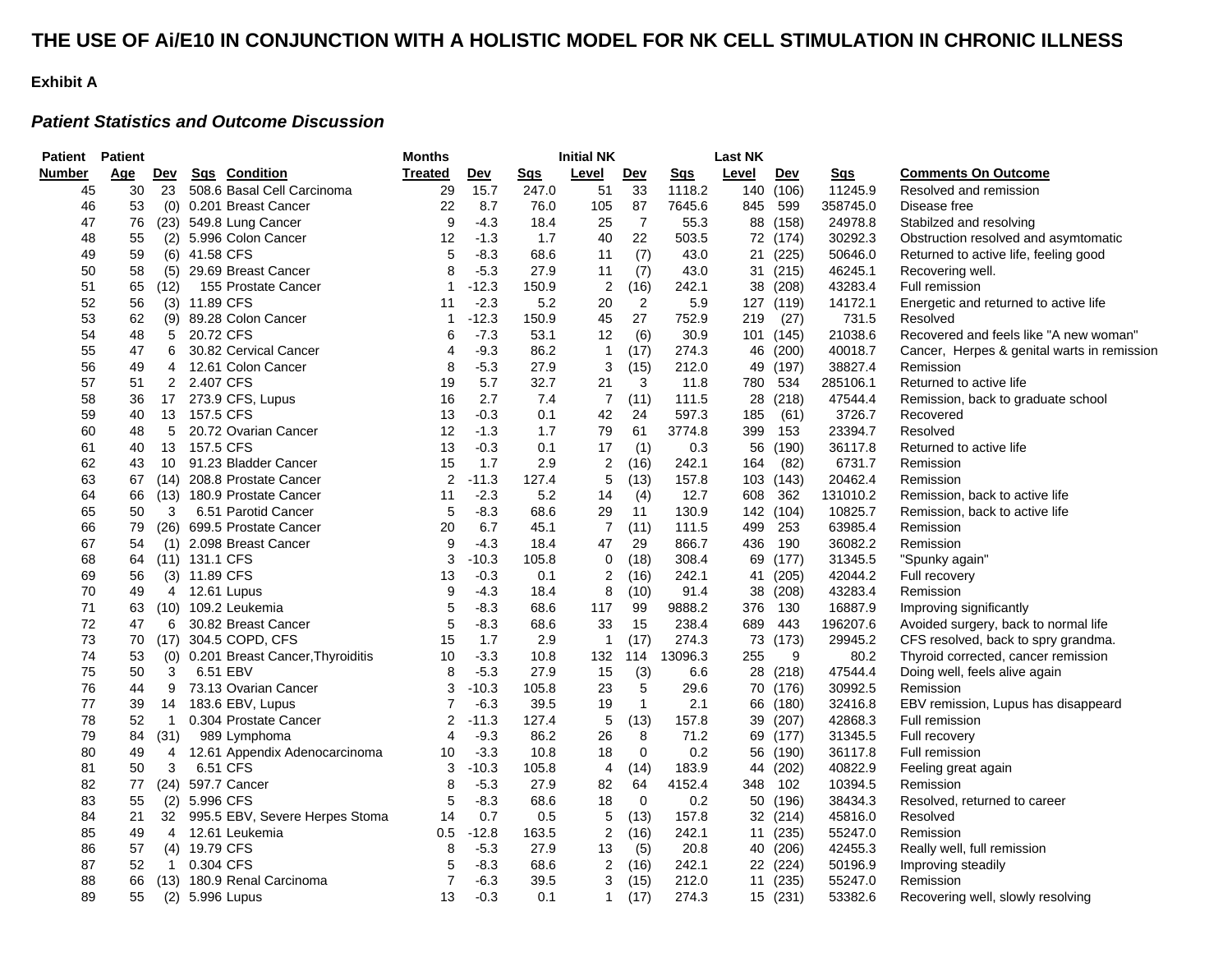### **THE USE OF Ai/E10 IN CONJUNCTION WITH A HOLISTIC MODEL FOR NK CELL STIMULATION IN CHRONIC ILLNESS**

#### **Exhibit A**

#### *Patient Statistics and Outcome Discussion*

| <b>Patient Patient</b>                |            |      |              | <b>Months</b>                                       |                | <b>Initial NK</b>     |                 |              | <b>Last NK</b> |            |        |            |                 |                                                    |
|---------------------------------------|------------|------|--------------|-----------------------------------------------------|----------------|-----------------------|-----------------|--------------|----------------|------------|--------|------------|-----------------|----------------------------------------------------|
| <b>Number</b>                         | <u>Age</u> | Dev  |              | Sqs Condition                                       | <b>Treated</b> | <b>Dev</b>            | S <sub>qs</sub> | <b>Level</b> | <b>Dev</b>     | <b>Sgs</b> | Level  | <b>Dev</b> | S <sub>qs</sub> | <b>Comments On Outcome</b>                         |
| 90                                    | 78         |      |              | (25) 647.6 Prostate Cancer                          | 6              | $-7.3$                | 53.1            | 3            | (15)           | 212.0      |        | 19 (227)   | 51550.2         | Heavy chemo slowed healing, now in remission       |
| 91                                    | 40         |      | 13 157.5 CFS |                                                     | 15             | 1.7                   | 2.9             | 100          | 82             | 6796.2     | 169    | (77)       | 5936.2          | Full recovery                                      |
| 92                                    | 48         | 5    |              | 20.72 Breast Cancer                                 | $\overline{4}$ | $-9.3$                | 86.2            | 3            | (15)           | 212.0      |        | 38 (208)   | 43283.4         | Remission                                          |
| 93                                    | 31         | 22   | 464.5 CFS    |                                                     | 1.5            | $-11.8$               | 138.9           | 12           | (6)            | 30.9       | 86     | (160)      | 25615.0         | Full remission                                     |
| 94                                    | 65         | (12) |              | 155 Prostate Cancer                                 | 1.5            | $-11.8$               | 138.9           | 18           | 0              | 0.2        | 287    | -41        | 1677.2          | Full remission                                     |
| 95                                    | 17         | 36   |              | 1264 Acute Mono                                     | $\overline{2}$ | $-11.3$               | 127.4           | 0            | (18)           | 308.4      | 79     | (167)      | 27904.6         | Full recovery very fast                            |
| 96                                    | 46         | 7    |              | 42.92 Ovarian Cancer                                | 1.5            | $-11.8$               | 138.9           | 15           | (3)            | 6.6        |        | 118 (128)  | 16396.0         | Full remission                                     |
| 97                                    | 38         | 15   |              | 211.7 Breast Cancer                                 | $\overline{2}$ | $-11.3$               | 127.4           | 3            | (15)           | 212.0      | 218    | (28)       | 786.6           | No sign of disease                                 |
| 98                                    | 53         |      |              | (0) 0.201 Lung Cancer                               | 2.5            | $-10.8$               | 116.3           | 9            | (9)            | 73.3       | 198    | (48)       | 2308.5          | Improving significantly                            |
| 99                                    | 68         | (15) |              | 238.7 Colon Cancer                                  | 2              | $-11.3$               | 127.4           | 36           | 18             | 340.0      | 246    | (0)        | 0.0             | Fully recovered                                    |
| 100                                   | 47         | 6    |              | 30.82 Cervical Cancer                               | 2              | $-11.3$               | 127.4           | 20           | 2              | 5.9        | 182    | (64)       | 4102.0          | Remission                                          |
| 101                                   | 31         | 22   | 464.5 CFS    |                                                     | 2.5            | $-10.8$               | 116.3           | 7            | (11)           | 111.5      |        | 68 (178)   | 31700.6         | Remission in four months                           |
| 102                                   | 29         | 24   | 554.7 CFS    |                                                     | 2.5            | $-10.8$               | 116.3           | 14           | (4)            | 12.7       |        | 92 (154)   | 23730.4         | After 8 years illness, four months 90% of old self |
| 103                                   | 62         | (9)  |              | 89.28 Lymphoma                                      |                | $-12.3$               | 150.9           | 27           | 9              | 89.1       |        | 68 (178)   | 31700.6         | Tumor decreasing                                   |
| 104                                   | 73         |      |              | (20) 418.1 Myeloma                                  | 2.5            | $-10.8$               | 116.3           | 4            | (14)           | 183.9      | 148    | (98)       | 9613.2          | Fully recovered                                    |
| 105                                   | 26         | 27   |              | 705 CFS                                             | 2              | $-11.3$               | 127.4           | 30           | 12             | 154.7      | 87     | (159)      | 25295.9         | Full remission                                     |
| 106                                   | 43         | 10   |              | 91.23 Breast Cancer                                 | 1.5            | $-11.8$               | 138.9           | 17           | (1)            | 0.3        | 289    | 43         | 1845.0          | Improving very nicely                              |
| 107                                   | 58         | (5)  |              | 29.69 Myelofibrosis                                 | $\overline{2}$ | $-11.3$               | 127.4           | $\mathbf 1$  | (17)           | 274.3      |        | 79 (167)   | 27904.6         | Making great progress                              |
|                                       | 5623       |      | 19460        |                                                     | 1421.5         |                       | 11860.6         | 1,879        |                | 63,262     | 26,327 |            | 5,445,977       |                                                    |
| Means                                 |            |      | 181.9        |                                                     | 13.3           |                       | 110.8           | 18           |                | 591        | 246    |            | 50,897          |                                                    |
| <b>Standard Deviation</b>             |            |      | 13.5         |                                                     |                |                       | 10.5            |              |                | 24         |        |            | 226             |                                                    |
|                                       |            |      |              |                                                     |                |                       |                 |              |                |            |        |            |                 |                                                    |
| <b>Mean Age</b>                       |            |      |              |                                                     |                | 53 Years              |                 |              |                |            |        |            |                 |                                                    |
| <b>Standard Deviation of Age</b>      |            |      |              |                                                     | 13             |                       |                 |              |                |            |        |            |                 |                                                    |
| <b>Mean months in treatment</b>       |            |      |              |                                                     |                | 13 Months             |                 |              |                |            |        |            |                 |                                                    |
|                                       |            |      |              |                                                     |                |                       |                 |              |                |            |        |            |                 |                                                    |
|                                       |            |      |              | <b>Standard Deviation of Treatment Months</b>       | 11             |                       |                 |              |                |            |        |            |                 |                                                    |
| Mean NK cell level at start           |            |      |              |                                                     |                | 18 Lytic Units        |                 |              |                |            |        |            |                 |                                                    |
|                                       |            |      |              |                                                     |                |                       |                 |              |                |            |        |            |                 |                                                    |
|                                       |            |      |              | <b>Standard Deviation of NK cell level at start</b> | 24             |                       |                 |              |                |            |        |            |                 |                                                    |
| Mean NK cell level last tested        |            |      |              |                                                     |                | 246 Lytic Units       |                 |              |                |            |        |            |                 |                                                    |
|                                       |            |      |              | Standard Deviation of NK cell level at end          | 226            |                       |                 |              |                |            |        |            |                 |                                                    |
|                                       |            |      |              |                                                     |                |                       |                 |              |                |            |        |            |                 |                                                    |
|                                       |            |      |              | Average Monthly Increase in NK Cell activity        |                | <b>17</b> Lytic Units |                 |              |                |            |        |            |                 |                                                    |
| <b>Average Percentage Improvement</b> |            |      |              |                                                     | 1401%          |                       |                 |              |                |            |        |            |                 |                                                    |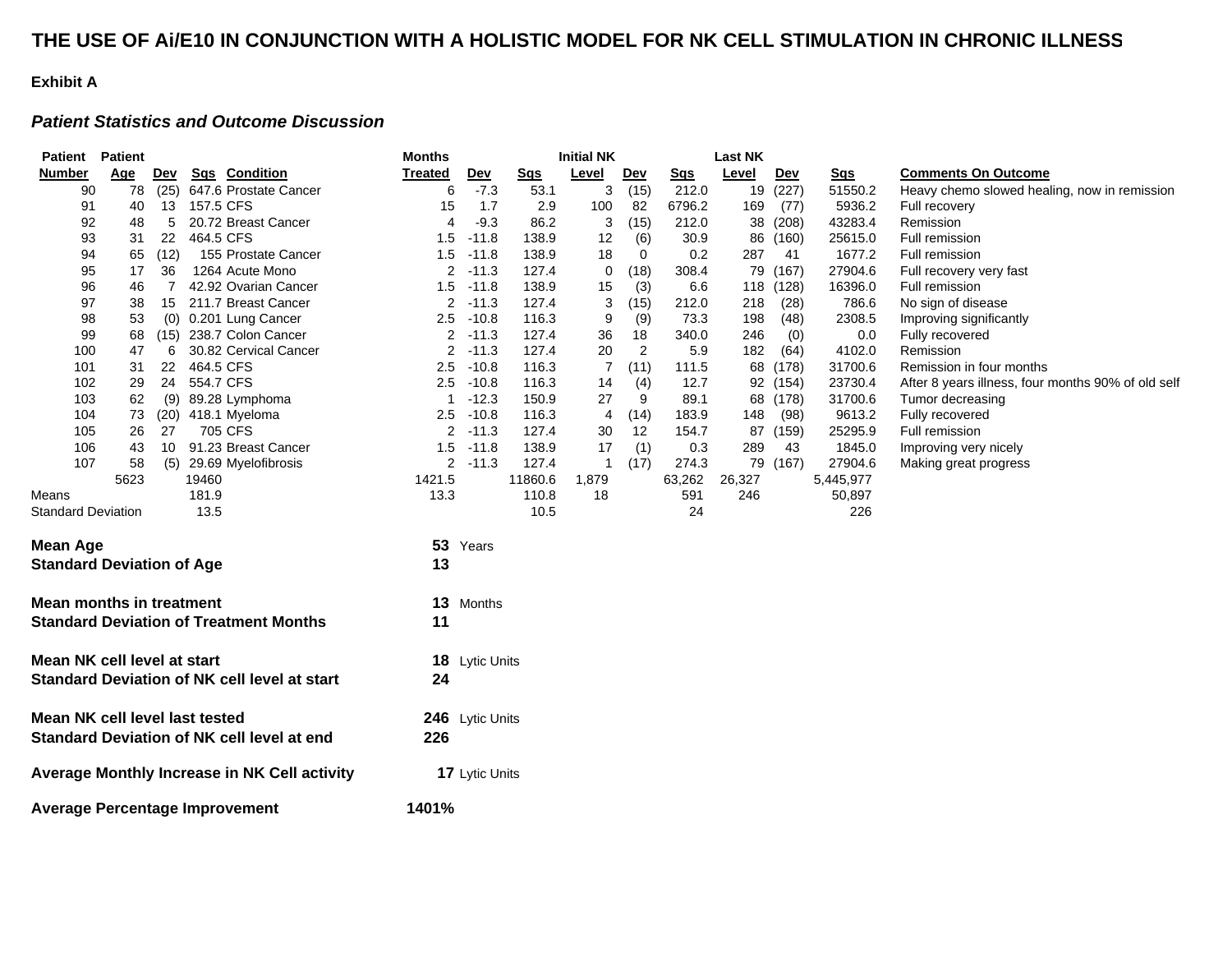### **Statistical Evaluation of Study Data**

Section 1.

These three charts show the last NK level (y axis) against the initial NK level, months of treatment, and the subject's age respectively (x axis). None of these appear to show a linear relationship between the two variables – last NK level seems to be independent of these three conditions.